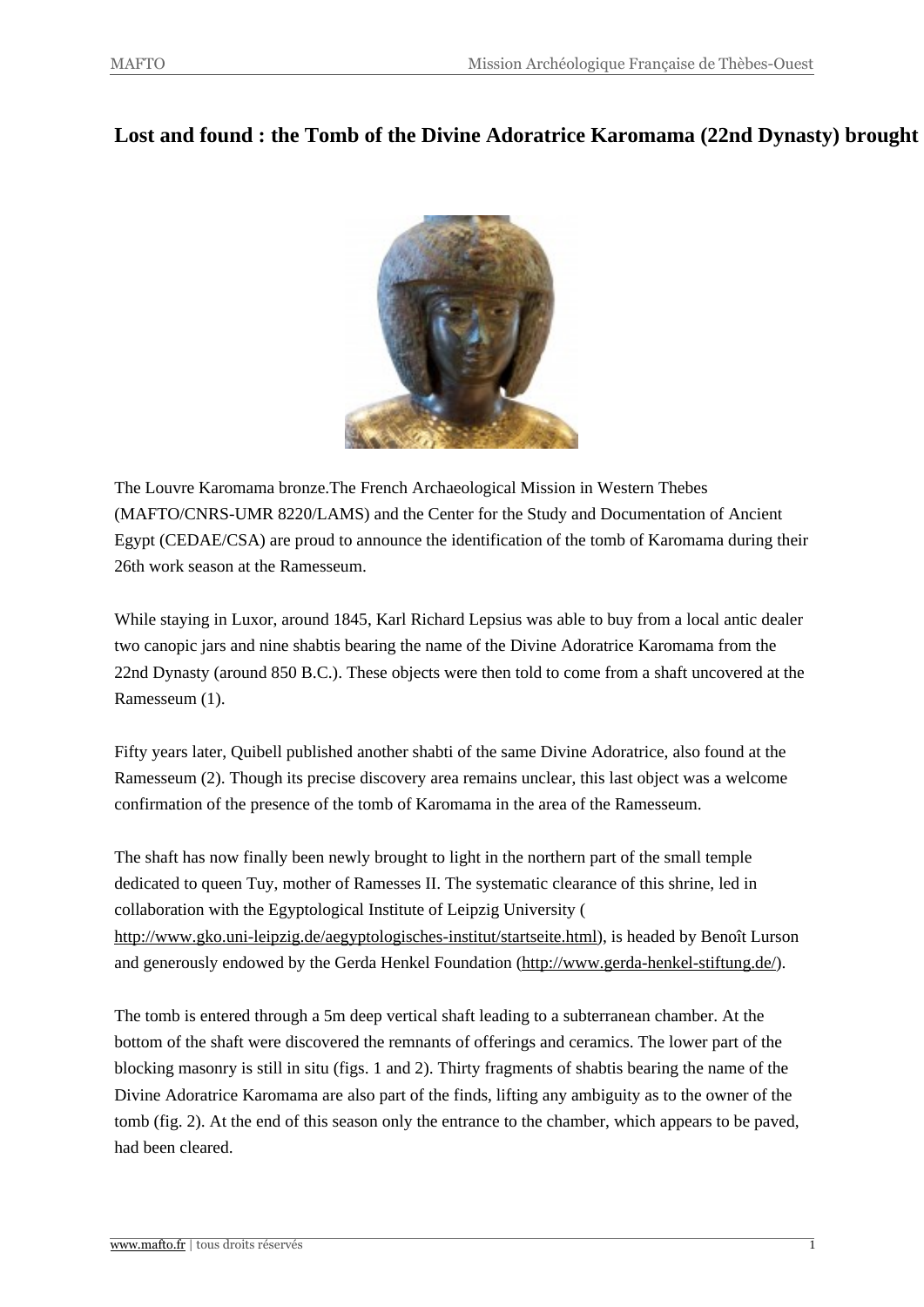Despite its quasi kingly status, Karomama remains veiled in mystery. Holding one of the most important cultual offices in Thebes, she is nevertheless known only through a very small amount of documents : fifteen shabtis, two canopic jars

(http://commons.wikimedia.org/wiki/File:Canopic\_Karomama\_Lepsius.jpg), a small statue of goddess Maat found in Karnak, an usurped statue discovered by Lepsius already at the Ramesseum (Berlin ÄMP 2278) but above all by the magnificent bronze preserved at the Louvre ( http://cartelfr.louvre.fr/cartelfr/visite?srv=car\_not\_frame&idNotice=17845&langue=fr) (3).

If this discovery is evidently important for the history of the Ramesseum and more specifically of the [Third Intermediate Period necropolis that invaded some of its inner spaces, it could also](http://cartelfr.louvre.fr/cartelfr/visite?srv=car_not_frame&idNotice=17845&langue=fr) lead to a better assessment of this period of late ancient Egypt.

([1]) L*D* III, pl. 256, b-c and f; L*D* III *Text*, pp. 136-137.

(2) J. E. Quibell, *The Ramesseum* (*ERA* II), 1896, pl. II, 11.

(3) See K. Jansen-Winkeln, *Inschriften der Spätzeit. Teil II: Die 22.-24. Dynastie*, 2007, pp. 226-228.

Lors de son passage à Louxor, Karl Richard Lepsius avait fait l'acquisition chez un antiquaire de deux vases canopes et de neuf oushebtis au nom de la divine adoratrice Karomama (XXIIe dynastie), dont on lui avait dit qu'ils avaient été trouvés dans un puits, au Ramesseum (1). Un demi-siècle plus tard, dans sa publication des fouilles du Ramesseum, Quibell reproduit un oushebti au nom de la même divine adoratrice (2). Il ne précise pas l'endroit où il l'a trouvé, mais cet objet est néanmoins suffisant pour confirmer que la tombe de Karomama devait bien se trouver quelque part dans le temple.

La Mission Archéologique Française de Thèbes-Ouest (MAFTO/CNRS-UMR 8220/LAMS) et le Centre d'Étude et de Documentation sur l'Ancienne Égypte (CEDAE/CSA) sont désormais en mesure d'annoncer que la tombe de Karomama a été identifiée durant la campagne de fouilles 2014 (XXVIe campagne). Elle se situe dans le sanctuaire nord du Temple de Touy. La fouille de ce temple, qui se déroule en coopération avec l'Institut d'Égyptologie de l'Université de Leipzig ( http://www.gko.uni-leipzig.de/aegyptologisches-institut/startseite.html), est dirigée par Benoît Lurson. Elle bénéficie d'un financement de la Fondation Gerda Henkel ( http://www.gerda-henkel-stiftung.de/).

La tombe comprend un puits d'environ 5 mètres de profondeur, au fond duquel s'ouvre la chambre. [Les vestiges encore](http://www.gerda-henkel-stiftung.de/) *in situ* d'un important dépôt d'offrandes et de céramiques ont été retrouvés dans le puits. La partie inférieure du blocage de l'entrée de la chambre funéraire, en pierres appareillées, était toujours en place (fig. 1 et 2). Une trentaine d'oushebtis fragmentaires au nom de la divine adoratrice ont été trouvés à l'entrée de la chambre, qui permettent d'attribuer la tombe à Karomama (fig. 3). Au terme de la campagne, seule l'entrée de la chambre a été dégagée.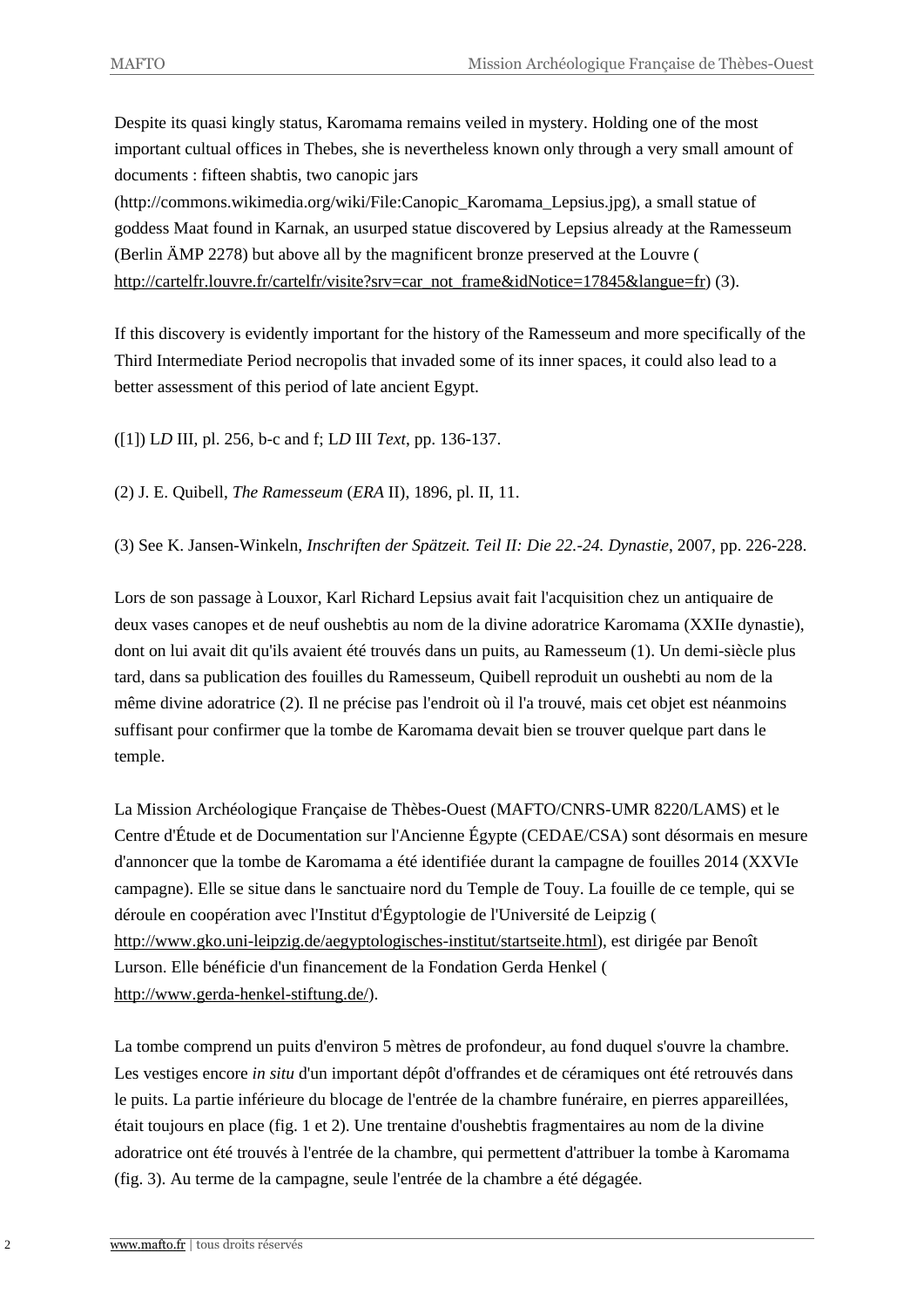Malgré le statut quasi royal de Karomama, la divine adoratrice reste mal connue. Les seuls documents à son nom se limitaient jusqu'ici à une quinzaine d'oushebtis, les deux vases canopes, une statuette de Maât provenant de Karnak, une statue usurpée trouvée par Lepsius au Ramesseum (Berlin ÄMP 2278) et, surtout, la très belle statue en bronze damasquiné conservée au Musée du Louvre (http://cartelfr.louvre.fr/cartelfr/visite?srv=car\_not\_frame&idNotice=17845&langue=fr) (3). Aussi la découverte n'est-elle pas seulement d'un grand intérêt pour l'histoire du Ramesseum et, en particulier, de la nécropole de la Troisième Période Intermédiaire qui s'y est installée. Elle pourrait aussi pe[rmettre de mieux connaître cette période de l'histoire de l'ancienne Égypte.](http://cartelfr.louvre.fr/cartelfr/visite?srv=car_not_frame&idNotice=17845&langue=fr)

([1]) L*D* III, pl. 256, b-c et f; L*D* III *Text*, pp. 136-137.

(2) J. E. Quibell, *The Ramesseum* (*ERA* II), 1896, pl. II, 11.

(3) Voir K. Jansen-Winkeln, *Inschriften der Spätzeit. Teil II: Die 22.-24. Dynastie*, 2007, pp. 226-228.



Fig.1: the funerary shaft during its



Fig. 2: the masonry still blocking [the entrance to the funerary chamb](http://www.mafto.fr/wp2_mafto/wp-content/uploads/2014/12/Figure-1bis.jpg)er.